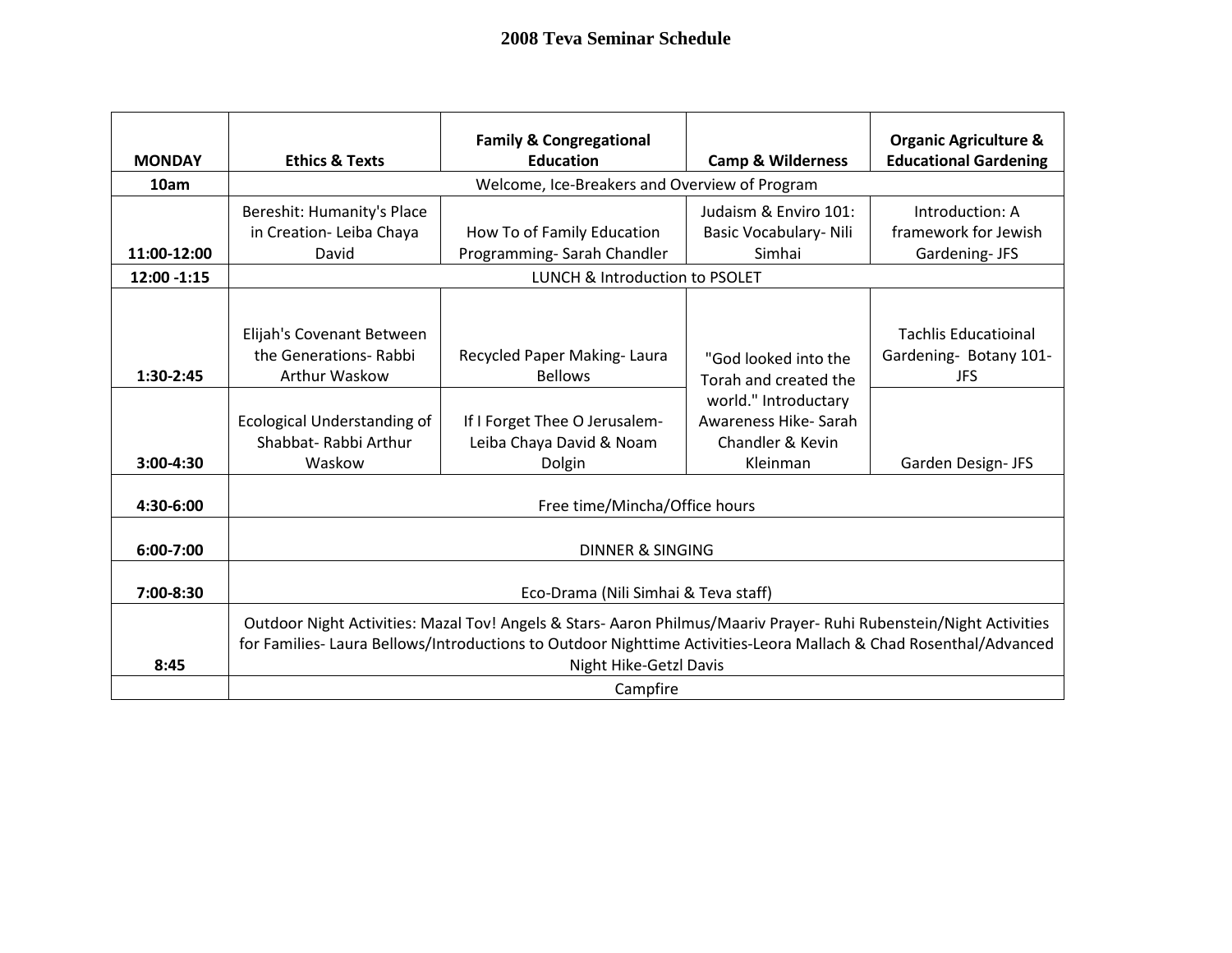| <b>TUESDAY</b>    | <b>Ethics &amp; Texts</b>                                                                                                                        | <b>Family &amp; Congregational</b><br><b>Education</b>                                                                          | <b>Additional Choices</b>                                                                             | <b>Camp &amp; Wilderness</b>                                                         | Organic<br><b>Agriculture &amp;</b><br><b>Educational</b><br>Gardening |
|-------------------|--------------------------------------------------------------------------------------------------------------------------------------------------|---------------------------------------------------------------------------------------------------------------------------------|-------------------------------------------------------------------------------------------------------|--------------------------------------------------------------------------------------|------------------------------------------------------------------------|
| 7:15              | Chugim B'Boker (Morning Optionals): Nature Appreciation Walk-Nili Simhai/Movement for<br>Mornings-Rebekah Mindel/Shachrit B'Teva-Ruhi Rubenstein |                                                                                                                                 |                                                                                                       |                                                                                      |                                                                        |
| 8:00-8:45         |                                                                                                                                                  | <b>BREAKFAST</b>                                                                                                                |                                                                                                       |                                                                                      |                                                                        |
| 9:00-10:30        | Eco-Zionism as a Back to<br>the Land Ethic-Leiba<br>Chaya David & Noam<br>Dolgin                                                                 | Top 10 Teva Triggers- Nili<br>Simhai                                                                                            | Tu B'shvat Activities<br>& Ideas-Ilan Glazer                                                          | <b>Team Building Games</b><br>- Ariel Vegosen                                        | 7:15 Breakfast<br>and 8:00 Leave for                                   |
| $10:45-$<br>12:15 | Tzaar Balei Chayyim-<br>Rabbi David<br>Seidenberg                                                                                                | How to plan a Shabbat<br>Retreat for your<br>Congregation, from Aleph to<br>Tav - Laura Bellows & Noam<br>Dolgin                | Meet the Trees-<br><b>Elan Margulies</b>                                                              | Hitbodedut: Jewish<br>Solo Meditation &<br>Prayer in Nature-<br><b>Aaron Philmus</b> | Trip to Common<br>Ground Farm- JFS<br>registered<br>participants only  |
| 12:15-1:15        | Eat & be satisfied: Spiritual,<br><b>Environmental &amp; Ethical</b><br>Jewish Eating-Aaron<br>Philmus                                           |                                                                                                                                 | <b>LUNCH</b>                                                                                          |                                                                                      |                                                                        |
|                   |                                                                                                                                                  |                                                                                                                                 |                                                                                                       |                                                                                      |                                                                        |
| $2:00-3:15$       | Jewish Values in<br><b>Consumer Culture-</b><br>Leiba Chaya David                                                                                | Working with teens: A<br>Curriculum Guide- Joy<br>Newman                                                                        | How to put on<br>Green Glasses-<br>Liore Milgrom-<br>Elcott                                           | Fire Without<br>Matches-Aaron<br>Philmus                                             | Local vs. Organic-<br><b>JFS</b>                                       |
| 3:30-4:45         | Tanya & Radiance of<br>The Earth- Rabbi David<br>Seidenberg                                                                                      | The Zionist Dream, An<br>Environmental Nightmare?<br>Teaching Israel's Environment at<br>60- Leiba Chaya David & Noam<br>Dolgin | Pond Probe: What<br>can Critters Tell us<br>about Environmental<br>Quality?- Elan<br><b>Margulies</b> | <b>Making your Camping</b><br>Trip Jewish- Chad<br>Rosenthal &<br>Alexandra Kuperman | Seed saving-JFS                                                        |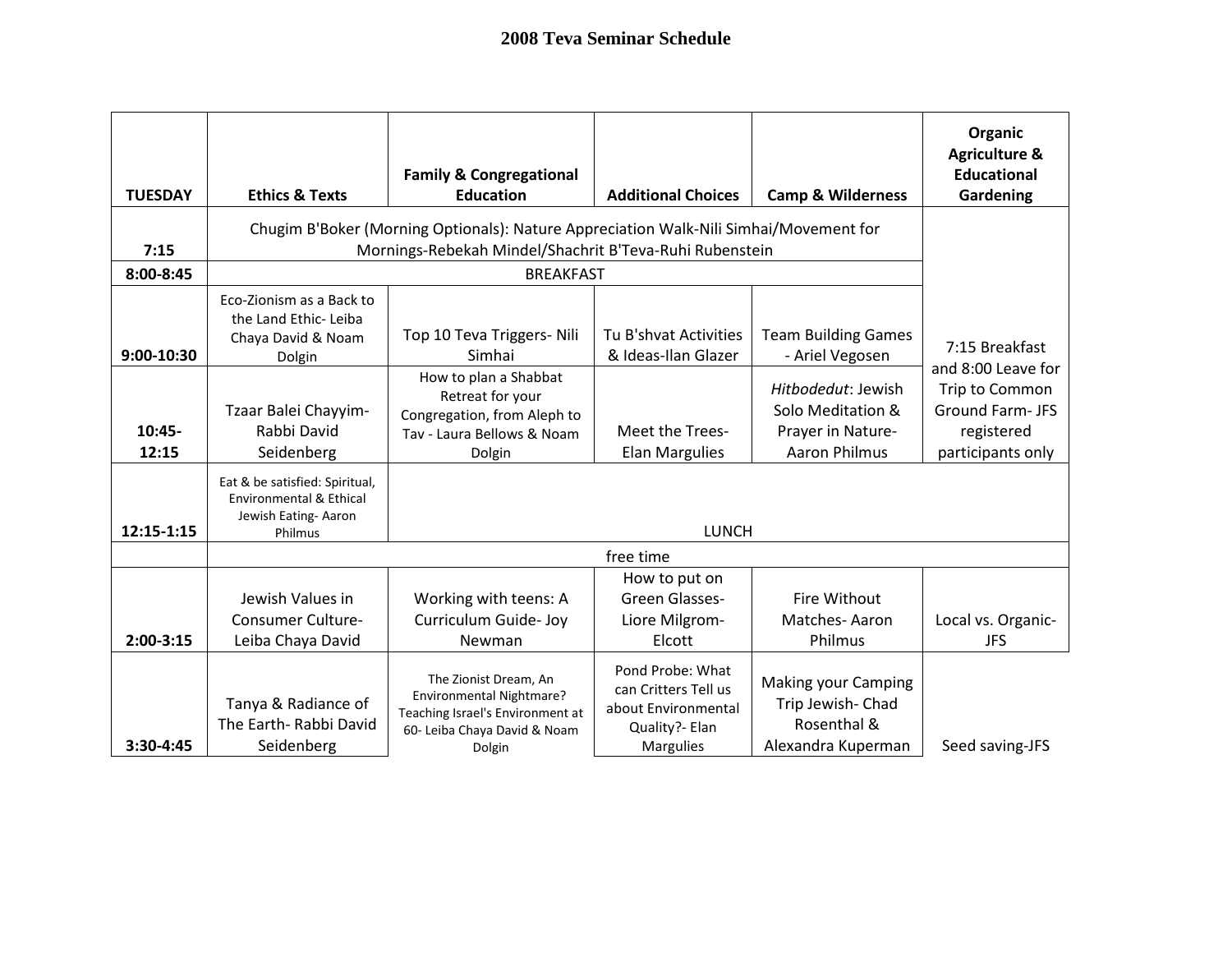| $5:00-6:15$   | Judaism and<br>Sustainability: Shabbat,<br>Shemittah and Yovel -<br>JFS                | Sukkot & Channukah<br>Programming-Noam<br>Dolgin & Laura Bellows |  | Storytelling-Maggid<br>Ilan Glazer | Dirt on Compost-<br>JFS |
|---------------|----------------------------------------------------------------------------------------|------------------------------------------------------------------|--|------------------------------------|-------------------------|
| $6:15 - 7:15$ | DINNER & SINGING                                                                       |                                                                  |  |                                    |                         |
|               | free time                                                                              |                                                                  |  |                                    |                         |
| 7:30-8:00     | Mincha-Ilan Glazer                                                                     |                                                                  |  |                                    |                         |
|               |                                                                                        |                                                                  |  |                                    |                         |
| $8:00-$       | Eco-Shopping Program - Teva staff<br>Deep Ecology Cosmic Walk - Rabbi David Seidenberg |                                                                  |  |                                    |                         |
| $9:00-$       | CINAPLEX : The Future of Food/ Killowatt Ours/ A Sacred Duty                           |                                                                  |  |                                    |                         |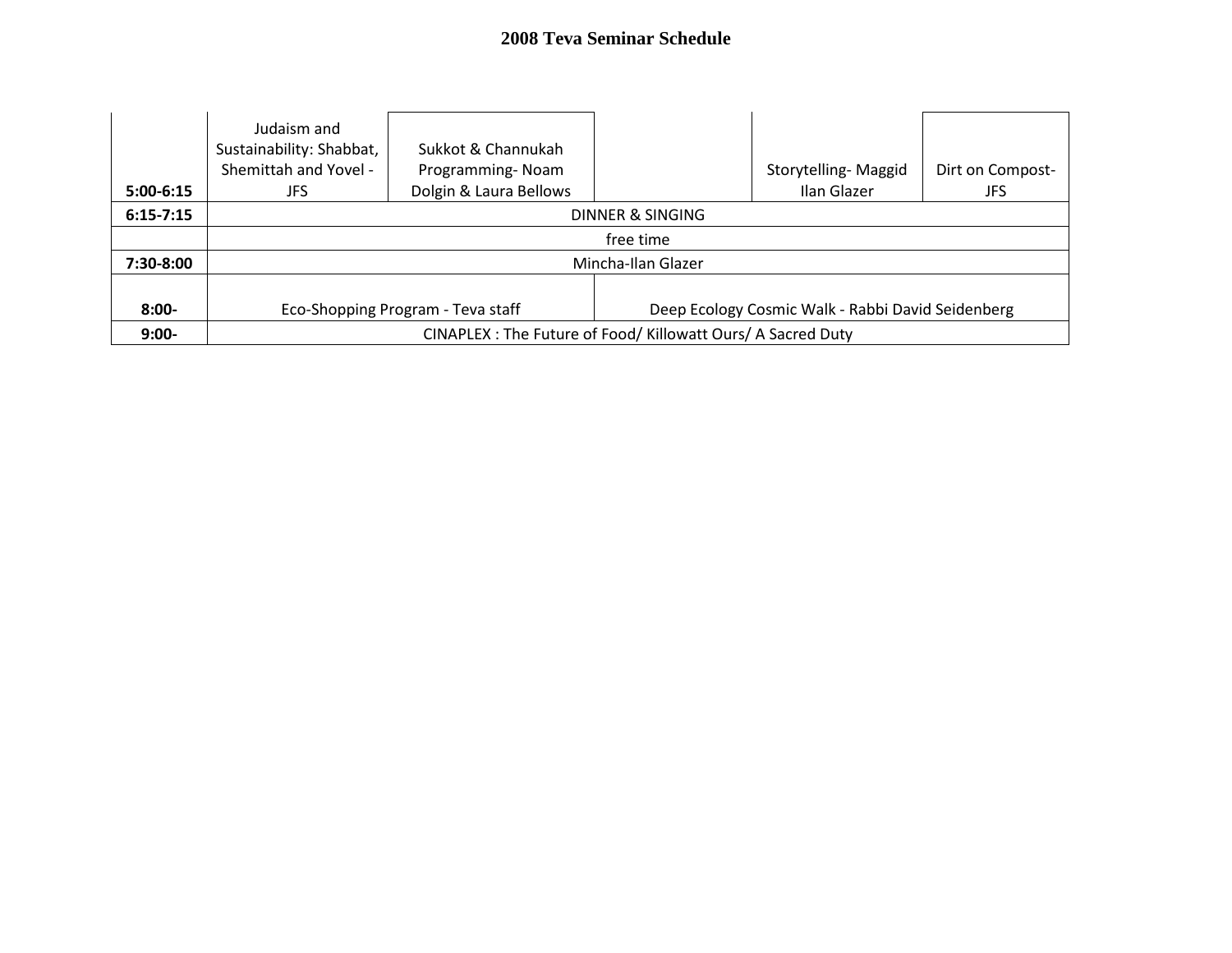|                  |                                                                                                            | Family &                                                                                                 |                                        |                    | <b>Organic Agriculture &amp;</b> |
|------------------|------------------------------------------------------------------------------------------------------------|----------------------------------------------------------------------------------------------------------|----------------------------------------|--------------------|----------------------------------|
|                  |                                                                                                            | Congregational                                                                                           | <b>Additional</b>                      | Camp &             | <b>Educational</b>               |
| <b>WEDNESDAY</b> | <b>Ethics &amp; Texts</b>                                                                                  | <b>Education</b>                                                                                         | <b>Choices</b>                         | <b>Wilderness</b>  | Gardening                        |
|                  |                                                                                                            | Chugim B'Boker (Morning Optionals): Yoga-Alexandra/Meditative Nature Stroll-Elan Margulies/Shachrit with |                                        |                    |                                  |
| 7:15             |                                                                                                            |                                                                                                          | Rosh Chodesh celebration-Aaron Philmus |                    |                                  |
| 8:00-8:45        |                                                                                                            |                                                                                                          | <b>BREAKFAST</b>                       |                    |                                  |
|                  |                                                                                                            |                                                                                                          |                                        |                    |                                  |
|                  |                                                                                                            | Sustainable Simcha's -                                                                                   | <b>Animal Adaption</b>                 |                    |                                  |
|                  | Ba'al Tashchit-                                                                                            | Barbara Lerman-                                                                                          | Games- Lily Rakia                      |                    | <b>Herbs and Tinctures-</b>      |
| 9:00-10:30       | <b>Aaron Philmus</b>                                                                                       | Golomb                                                                                                   | Chandler                               |                    | <b>JFS</b>                       |
|                  | Sustainable Peace:                                                                                         |                                                                                                          |                                        |                    |                                  |
|                  | Peaceful                                                                                                   |                                                                                                          |                                        |                    |                                  |
|                  | Cooperation and<br>Environmental                                                                           |                                                                                                          |                                        |                    |                                  |
|                  | Sustainability in the                                                                                      | <b>Shabbat: The Ultimate</b>                                                                             | Spa: Natural Lip                       |                    |                                  |
|                  | Middle East-Leiba                                                                                          | Jewish Environmental                                                                                     | Balm, Bath Salts                       |                    | Making the garden                |
|                  | Chaya & Noam                                                                                               | Opportunity                                                                                              | & More-Matit                           | Wild Edibles Walk- | fun and educational-             |
| 10:45-12:15      | Dolgin                                                                                                     | - Sarah Chandler                                                                                         | Cooper                                 | E. Barrie Kavasch  | <b>JFS</b>                       |
| 12:15-1:00       | <b>Regional Networking LUNCH</b>                                                                           |                                                                                                          |                                        |                    |                                  |
|                  | Chugim B'Tzohoraim (Afternoon Optionals)- Nature Journals (Lily Rakia Chandler)/ Song Leading (Ruhi        |                                                                                                          |                                        |                    |                                  |
|                  | Rubenstein)/ Mincha B'Teva (Ilan Glazer)/ Solar Ovens (Laura Bellows)/ Seed Bombs (JFS)/Overnight Pack Out |                                                                                                          |                                        |                    |                                  |
| $1:15 - 2:15$    | (Sarah Chandler)                                                                                           |                                                                                                          |                                        |                    |                                  |
|                  |                                                                                                            |                                                                                                          |                                        |                    |                                  |
| 2:30-4:30        | <b>PROGRAM FAIR</b>                                                                                        |                                                                                                          |                                        |                    |                                  |
|                  |                                                                                                            |                                                                                                          |                                        |                    |                                  |
|                  |                                                                                                            |                                                                                                          |                                        |                    |                                  |
|                  |                                                                                                            | Jewish National Fund:                                                                                    |                                        |                    |                                  |
|                  | Human Rights &                                                                                             | Connecting Israel, the                                                                                   |                                        |                    |                                  |
|                  | Ecology-Rabbi                                                                                              | Environment, and Your                                                                                    |                                        | Heeb Hop-Lily      | Judaism and                      |
| 4:30-6:00        | David Seidenberg                                                                                           | Community- Eric Lankin                                                                                   |                                        | Rakia Chandler     | Sustainability-JFS               |
| 6:00-7:00        | <b>DINNER &amp; SINGING</b>                                                                                |                                                                                                          |                                        |                    |                                  |
|                  |                                                                                                            |                                                                                                          |                                        |                    |                                  |
| $7:15-8:45$      | Sustainable Development in the Negev Program                                                               |                                                                                                          |                                        |                    |                                  |